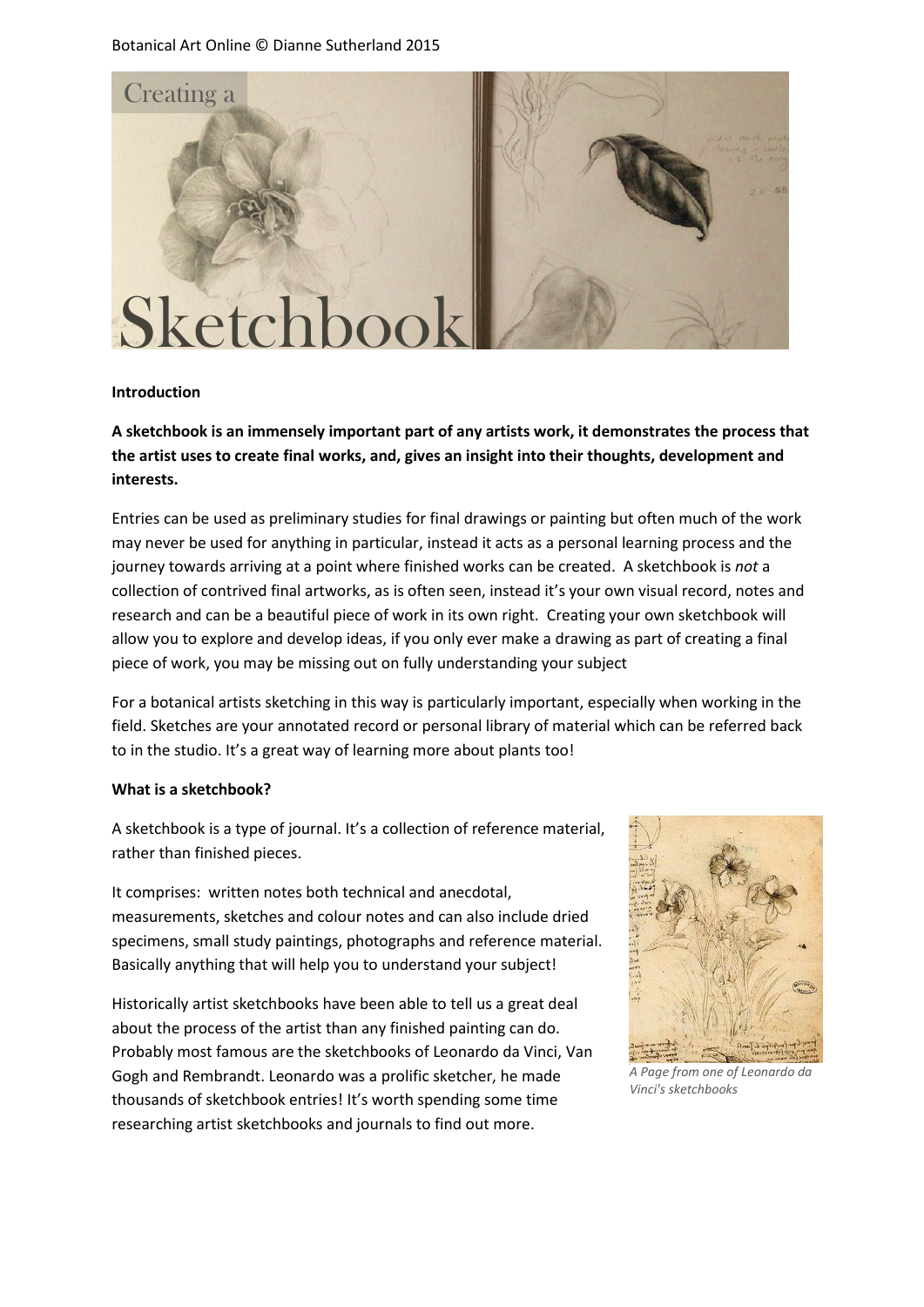### **What type of Sketchbook?**

There are lots of choices available when it comes to sketchbooks. You can buy one or make your own using scraps of watercolour paper, which can be bound together. For practical reasons I tend to use a ready-made book. The book that I recommend is the Stillman & Birn Zeta series, in natural white, smooth surface heavyweight paper (180 lb, 270gsm). A numbers of styles and sizes are available, in both wire bound and hardbound version. The latter is good because it allows you to work across a 2 page spread. The size of book you choose to work in is a personal choice but it's most practical to use a book that's easy to carry around, so the 14.0 x 21.6 cm size is good. This book is available from a number of sellers including Jacksons Art and Dick Blick. If you can't obtain the book, look for similar size and weight books. If you prefer a larger or smaller book or already have a preferred book by all means use that.



*Working across a two page spread in a hardbound sketchbook*

# **Suppliers include:**

**[Jacksons Art](http://www.jacksonsart.com/p57153/Stillman_&_Birn_:_Zeta_Sketchbook_5.5_x_8.5in_Hardbound_270gsm_-_Natural_White_Smooth/product_info.html)**

**[amazon.co.uk](http://www.amazon.co.uk/Stillman-Birn-Hardbound-Sketchbook-5-5X8-5/dp/B00DIF8074/ref=sr_1_2?ie=UTF8&qid=1434826908&sr=8-2&keywords=stillman+%26+Birn+Zeta)**

**[amazon.com](http://www.amazon.com/Stillman-Birn-Hardbound-Sketchbook-5-5X8-5/dp/B00BW5FLN8/ref=sr_1_3?ie=UTF8&qid=1434827029&sr=8-3&keywords=stillman+%26+Birn+zeta)**

**[Dick Blick](http://www.dickblick.com/products/stillman-and-birn-archival-sketchbooks/)**

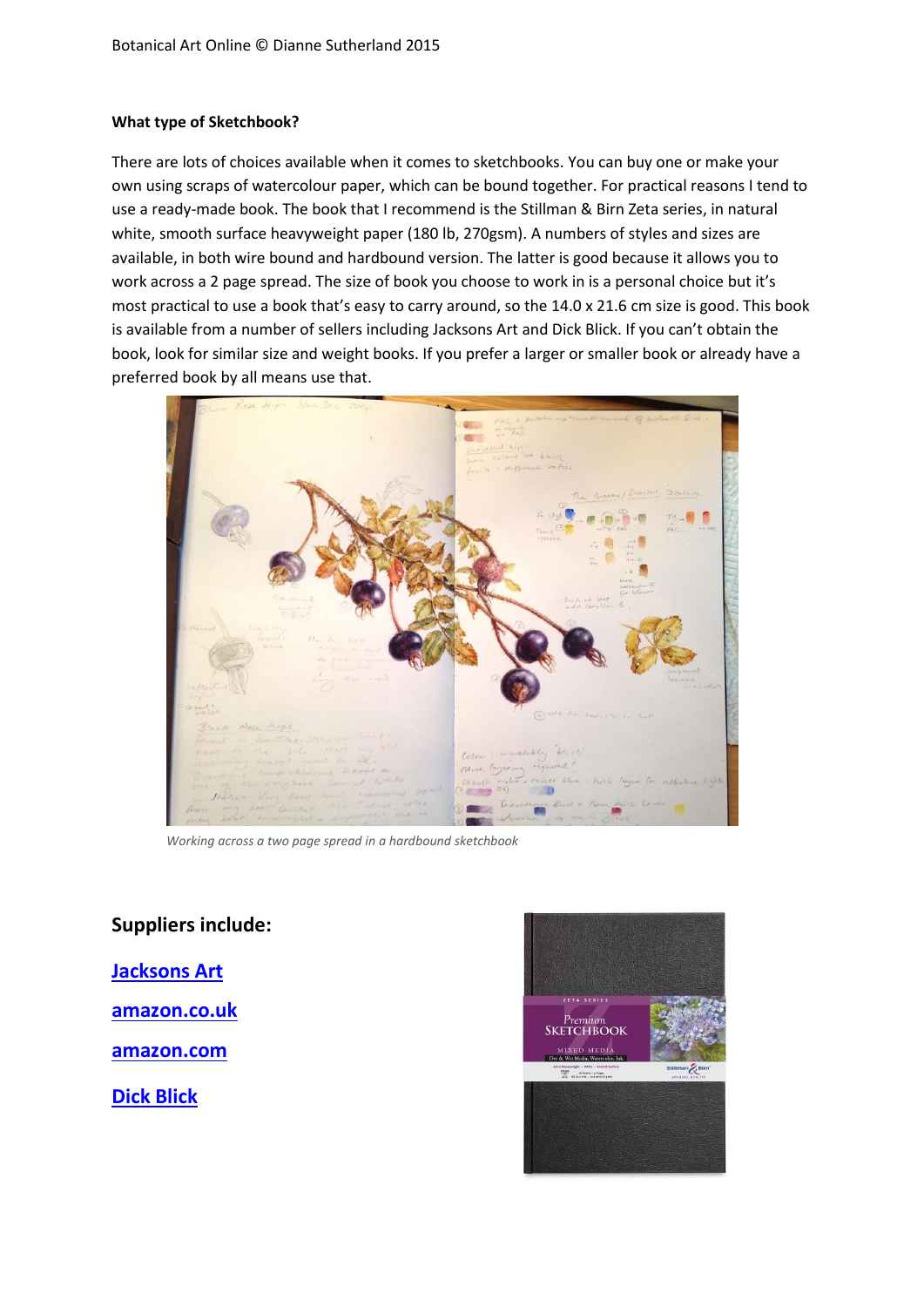### **What should go into a sketchbook?**

Sketchbook work is the very first stage in documenting a subject. It can contain any material you feel is relevant but there are elements that you should always *try* to include.

Your sketchbook may have a particular theme, such as plants from your garden or a specific habitat or a specific subject such as leaves or flowers. Or it can be more generic in content with a variety of material – it's entirely up to you, however it is probably best not to limit yourself too much as this can become restrictive. It's a good opportunity to make studies for planned paintings but also an opportunity to document subjects that you want to capture but don't have time to complete as finished paintings.

## **Always try to include**:

- The name of the subject
- Where it came from, if in the field or from a location of interest
- Sketches of the plant from different aspects if possible
- Descriptions of the plant parts and measurements if appropriate
- Colour notes
- The date you made the entry

Some pages will be more detailed than others, only include what you need, there is no need to duplicate information.



*A two page spread of watercolour and pencil sketches of Fritillaria meleagris flowers. Colour notes and annotated showing various stages of flower development, different aspects and forms.*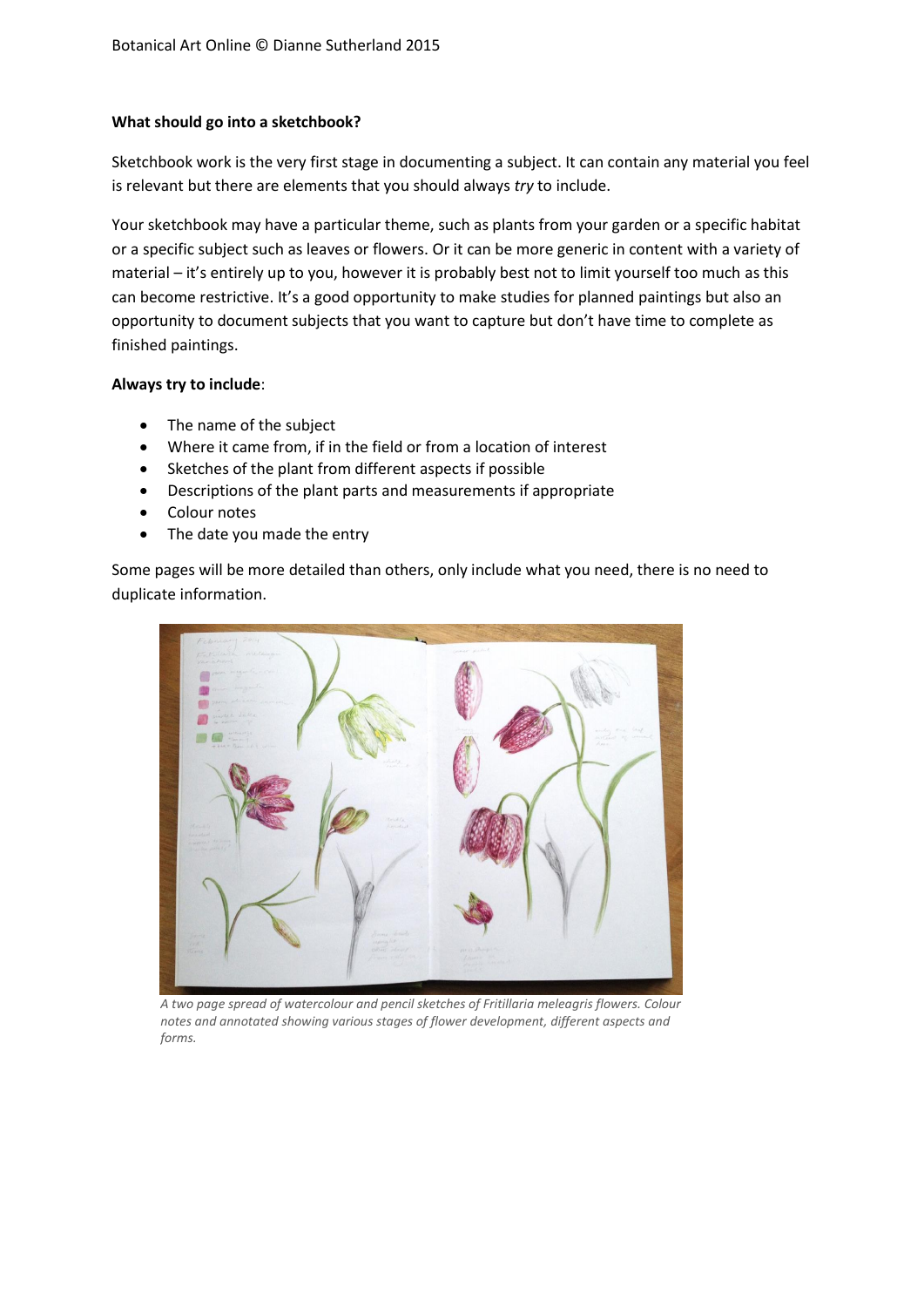#### **Make your Sketchbook Interesting**

Your sketchbook should be very personal and reflective of your interests. Why no create an inside introductory page for fun! You can also make a cover to protect it.

In addition to drawings and notes, why not add pressed plants, photographs and magazine cuttings. Perhaps a section on particular colours, such as greens.

Most of all enjoy your sketchbook and don't feel daunted by it.



*I decorated the inside of my sketchbook with the subjects I love, as a detailed free hand drawing exercise, which I completed over a period of time. I even cut away sections. There is no limit or rules to what you can do! It's your sketchbook.*



*A more typical entry, a fairly quick drawing, descriptive notes and colour identification of a Cuckoo Flower*